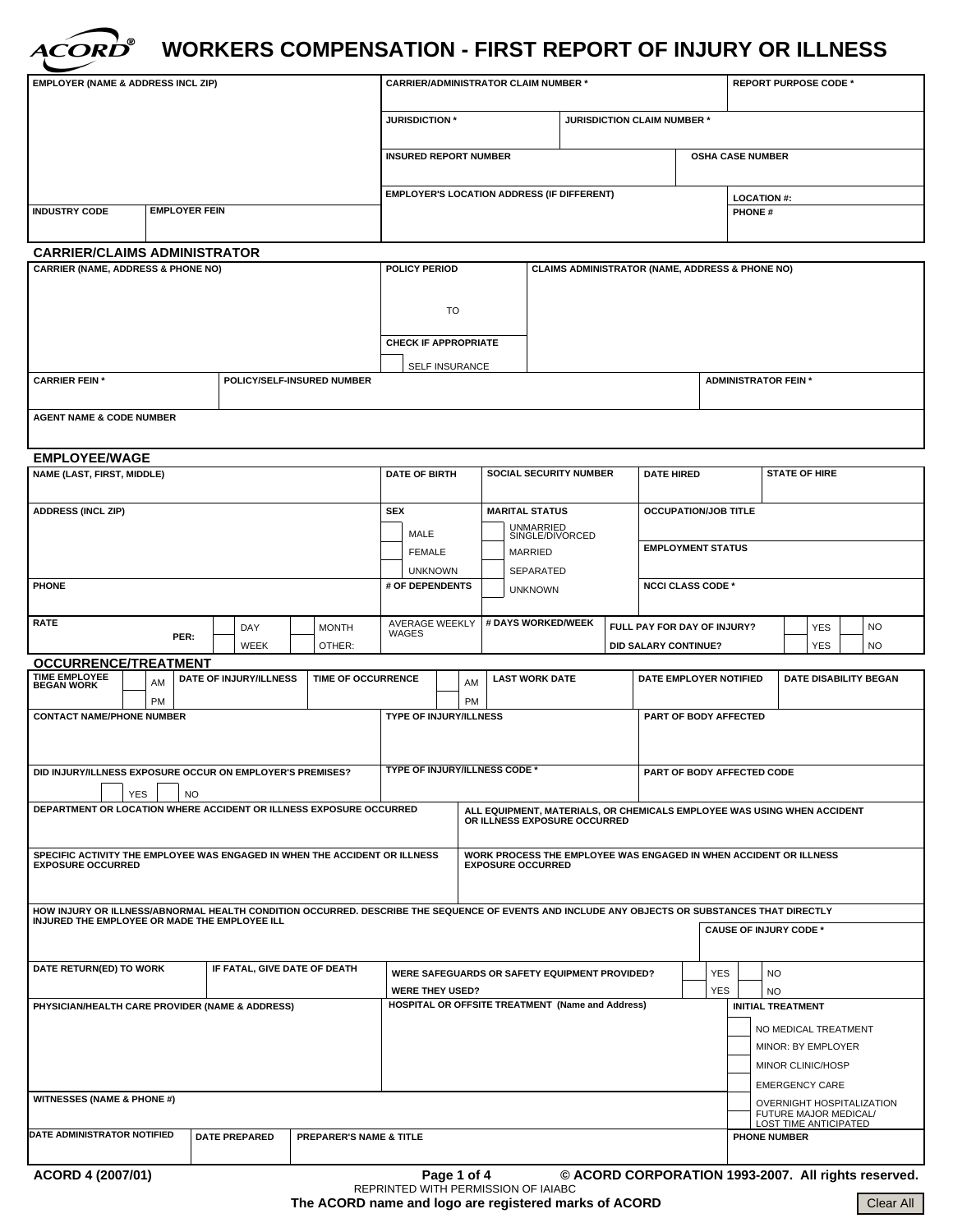# **Applicable in Alaska**

A person who wilfully makes a false or misleading statement or representation for the purpose of obtaining or denying a benefit or payment is guilty of theft by deception.

# **Applicable in Arizona**

For your protection, Arizona law requires the following statement to appear on this form. Any person who knowingly presents a false or fraudulent claim for payment of a loss is subject to criminal and civil penalties.

## **Applicable in Arkansas**

Any person or entity who willfully and knowingly makes any material false statement or representation for the purpose of obtaining any benefit or payment, or for the purpose of defeating or wrongfully decreasing any claim for benefit or payment or obtaining or avoiding workers' compensation coverage or avoiding payment of the proper insurance premium (or who aids and abets for either said purpose), under this chapter shall be guilty of a Class D. felony.

# **Applicable in California**

For your protection, California law requires the following to appear on this form: Any person who knowingly presents a false or fraudulent claim for payment of loss is guilty of a crime and may be subject to fines and confinement in state prison.

## **Applicable in Colorado**

It is unlawful to knowingly provide false, incomplete, or misleading facts or information to an insurance company for the purpose of defrauding or attempting to defraud the company. Penalties may include imprisonment, fines, denial of insurance, and civil damages. Any insurance company or agent of an insurance company who knowingly provides false, incomplete, or misleading facts or information to a policy holder or claimant for the purpose of defrauding or attempting to defraud the policy holder or claimant with regard to a settlement or award payable from insurance proceeds shall be reported to the Colorado Division of Insurance within the Department of Regulatory Agencies.

## **Applicable in Connecticut**

This form must be completed in its entirety. Any person who intentionally misrepresents or intentionally fails to disclose any material fact related to a claimed injury may be guilty of a felony.

## **Applicable in Delaware and Oklahoma**

Any person who knowingly and with intent to injure, defraud, or deceive any Insurer, files a statement of claim containing any false, incomplete or misleading information is guilty of a felony. The lack of such a statement shall not constitute a defense against prosecution under this section. \*Delaware Statutes Regulations: Del #C Section 913(B)

# **Applicable in District of Columbia, Kentucky, Louisiana, Maine, Michigan, New Jersey, New Mexico, New York, North Dakota, Pennsylvania, South Dakota, Virginia, Washington and West Virginia**

Any person who knowingly and with intent to defraud any insurance company or another person files a statement of claim containing any materially false information, or conceals for the purpose of misleading, information concerning any fact material thereto, commits a fraudulent insurance act, which is a crime, and subjects the person to criminal and [NY: substantial] civil penalties. In D.C, LA, ME, VA, and WA, insurance benefits may also be denied.

# **Applicable in Florida**

Any person who, knowingly and with intent to injure, defraud or deceive any employer or employee, insurance company or self-insured program, files any statement of claim containing any false or misleading information is guilty of a felony of the third degree.

## **Applicable in Hawaii**

For your protection, Hawaii law requires you to be informed that presenting a fraudulent claim for payment of a loss or benefit is a crime punishable by fines or imprisonment, or both.

# **Applicable in Idaho**

Any person who knowingly and with the intent to injure, Defraud, or Deceive any Insurance Company Files a Statement of Claim Containing any False, Incomplete or Misleading information is Guilty of a Felony.

## **Applicable in Indiana**

A person who knowingly and with intent to defraud an insurer files a statement of claim containing any false, incomplete, or misleading information commits a felony.

## **Applicable in Minnesota**

A person who files a claim with intent to defraud or helps commit a fraud against an insurer is guilty of a crime.

## **Applicable in Nevada**

Pursuant to NRS 686A.291, any person who knowingly and willfully files a statement of claim that contains any false, incomplete or misleading information concerning a material fact is guilty of a felony.

## **Applicable in New Hampshire**

Any person who, with purpose to injure, defraud or deceive any insurance company, files a statement of claim containing any false, incomplete or misleading information is subject to prosecution and punishment for insurance fraud, as provided in RSA 638:20.

## **Applicable in Ohio**

Any person who, with intent to defraud or knowing that he/she is facilitating a fraud against an insurer, submits an application or files a claim containing a false or deceptive statement is guilty of insurance fraud.

## **Applicable in Tennessee**

It is a crime to knowingly provide false, incomplete or misleading information to any party to a workers compensation transaction for the purpose of committing fraud. Penalties include imprisonment, fines and denial of insurance benefits.

## **Applicable in Utah**

Any person who knowingly presents false or fraudulent underwriting information, files or causes to be filed a false or fraudulent claim for disability compensation or medical benefits, or submits a false or fraudulent report or billing for health care fees or other professional services is guilty of a crime and may be subject to fines and confinement in state prison.

# **EMPLOYEE SIGNATURE:**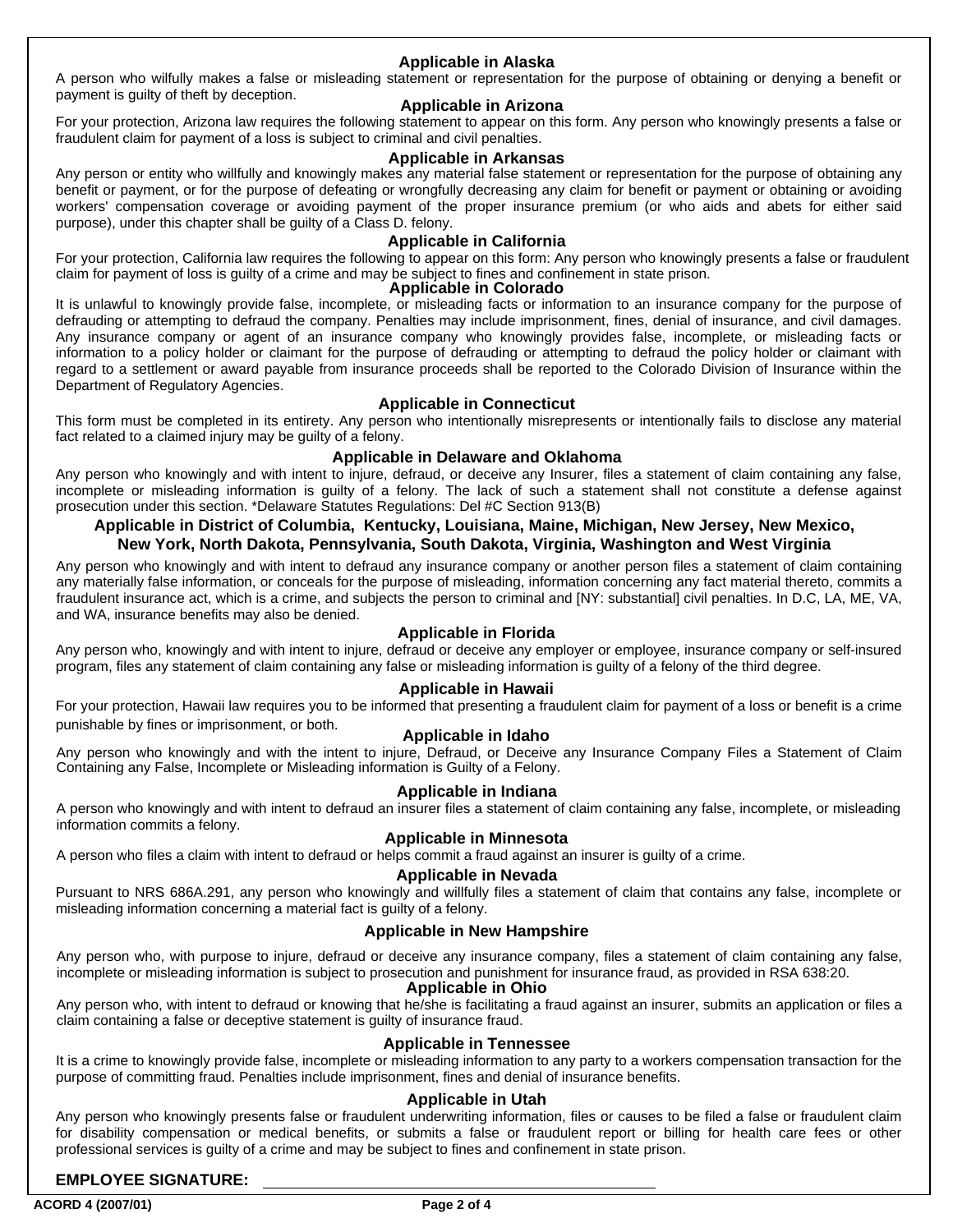# **EMPLOYER'S INSTRUCTIONS**

#### **DO NOT ENTER DATA IN FIELDS MARKED \***

## DATES:

Enter all dates in MM/DD/YY format.

#### INDUSTRY CODE:

This is the code which represents the nature of the employer's business which is contained in the Standard Industrial Classification Manual published by the Federal Office of Management and Budget.

## CARRIER:

The licensed business entity issuing a contract of insurance and assuming financial responsibility on behalf of the employer of the claimant.

## CLAIMS ADMINISTRATOR:

Enter the name of the carrier, third party administrator, state fund, or self-insured responsible for administering the claim.

## AGENT NAME & CODE NUMBER:

Enter the name of your insurance agent and his/her code number if known. This information can be found on your insurance policy.

## OCCUPATION/JOB TITLE:

This is the primary occupation of the claimant at the time of the accident or exposure.

# EMPLOYMENT STATUS:

|              | Indicate the employee's work status. The valid choices are: |                          |              |
|--------------|-------------------------------------------------------------|--------------------------|--------------|
| Full-Time    | On Strike                                                   | Unknown                  | Volunteer    |
| Part-Time    | <b>Disabled</b>                                             | Apprenticeship Full-Time | Seasonal     |
| Not Employed | Retired                                                     | Apprenticeship Part-Time | Piece Worker |

#### DATE DISABILITY BEGAN:

The first day on which the claimant originally lost time from work due to the occupation injury or disease or as otherwise deigned by statute.

## CONTACT NAME/PHONE NUMBER:

Enter the name of the individual at the employer's premises to be contacted for additional information.

## TYPE OF INJURY/ILLNESS:

Briefly describe the nature of the injury or illness, (eg. Lacerations to the forearm).

# PART OF BODY AFFECTED:

Indicate the part of body affected by the injury/illness, (eg. Right forearm, lower back).

## DEPARTMENT OR LOCATION WHERE ACCIDENT OR ILLNESS EXPOSURE OCCURRED:

(eg. Maintenance Department or Client's office at 452 Monroe St., Washington, DC 26210)

If the accident or illness exposure did not occur on the employer's premises, enter address or location. Be specific.